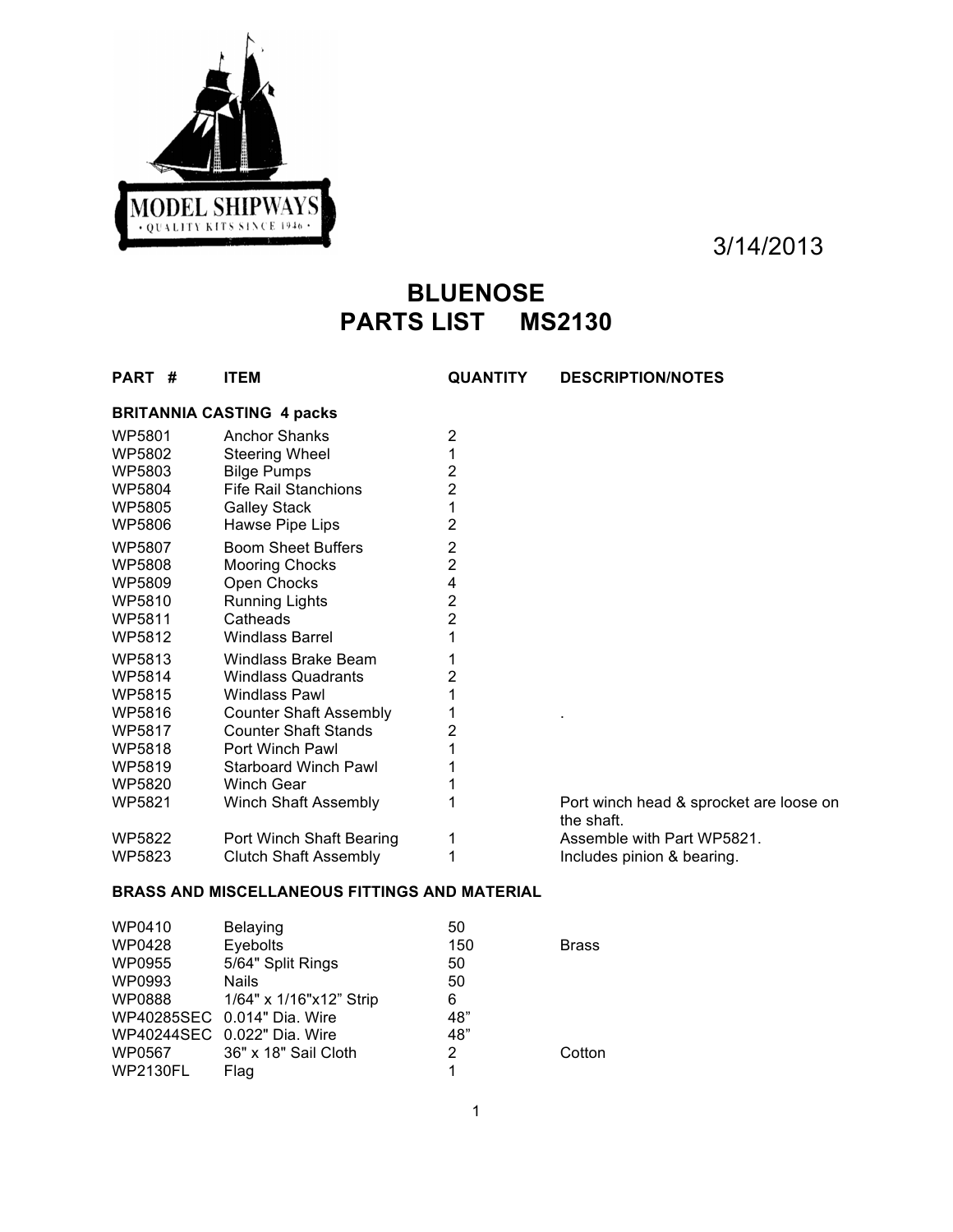## **DEADEYES, BLOCKS, AND OTHER WOOD FITTINGS**

Note: All deadeyes and blocks are Walnut unless otherwise noted. Some deadeyes are oval shaped and are supplied as laser-cut parts.

| <b>WP0339</b> | 1/8" Dia. Deadeyes  | 20 |
|---------------|---------------------|----|
| WP0301        | 3/32" Single Blocks | 12 |
| WP0302        | 1/8" Single Blocks  | 35 |
| WP0303        | 5/32" Single Blocks | 15 |
| WP0304        | 3/16" Single Blocks | 12 |
| WP0305        | 1/4" Single Blocks  | 20 |
| <b>WP0308</b> | 1/8" Double Blocks  | 35 |
| WP0309        | 5/32" Double Blocks | 15 |
| WP0310        | 3/16" Double Blocks | 6  |
| WP0311        | 1/4" Double Blocks  | 6  |
| <b>WP0347</b> | 9/32" Triple Blocks | 6  |
| WP0390        | 3/32" Dia. Deadeyes | 6  |

Use for specified 1/4" blocks.

## **RIGGING LINE**

Note: Rigging line is Cotton/Poly mix. Black line is for standing rigging. Manila Hemp is for running rigging. Stain line for other desired coloring.

| WP1218        | 0.008" Dia. Black       | 15 yds |
|---------------|-------------------------|--------|
| WP1210        | 0.021" Dia. Black       | 20 yds |
| WP1211        | 0.028" Dia. Black       | 20 yds |
| WP1241        | 0.008" Dia. Manila Hemp | 20 yds |
| <b>WP1242</b> | 0.021" Dia. Manila Hemp | 30 yds |
| WP1243        | 0.028" Dia. Manila Hemp | 10 yds |

### **WOOD DOWELS**

Note: All dowels are Beech unless otherwise noted. Dowels are supplied in lengths as noted. Cut to length as required.

| WP5105-24 | $5/16"$ x 24"      |   | Foremast & mainmast            |
|-----------|--------------------|---|--------------------------------|
| WP5104-18 | $1/4" \times 18"$  | 2 | Main boom & bowsprit           |
| WP5103-24 | $3/16"$ x 24"      |   | Fore & main topmast            |
| WP5102-24 | $5/32" \times 24"$ |   | Main gaff                      |
| WP5101-24 | $1/8" \times 24"$  |   | Fore boom/gaff, jumbo jib boom |

#### **WOOD STRIPS, SHEETS, AND BLOCKS**

Note: All wood is Basswood or Limewood (European Basswood) unless otherwise noted. Wood strips, sheets, and blocks are supplied in lengths as noted. Cut to length as required.

#### **STRIPS**

| WP3623-24 | $1/16$ " x $1/4$ " x $24$ "  | 2 |
|-----------|------------------------------|---|
| WP3626-24 | $3/32$ " x $1/8$ " x $24$ "  | 4 |
| WP3684-24 | $1/64"$ x $3/64"$ x $24"$    | 3 |
| WP3604-24 | $1/32$ " x $1/8$ " x $24$ "  | 8 |
| WP3606-24 | $1/32$ " x $3/16$ " x $24$ " | 3 |
| WP3612-24 | $1/32$ " x $3/8$ " x $24$ "  | 1 |

For main rail mid section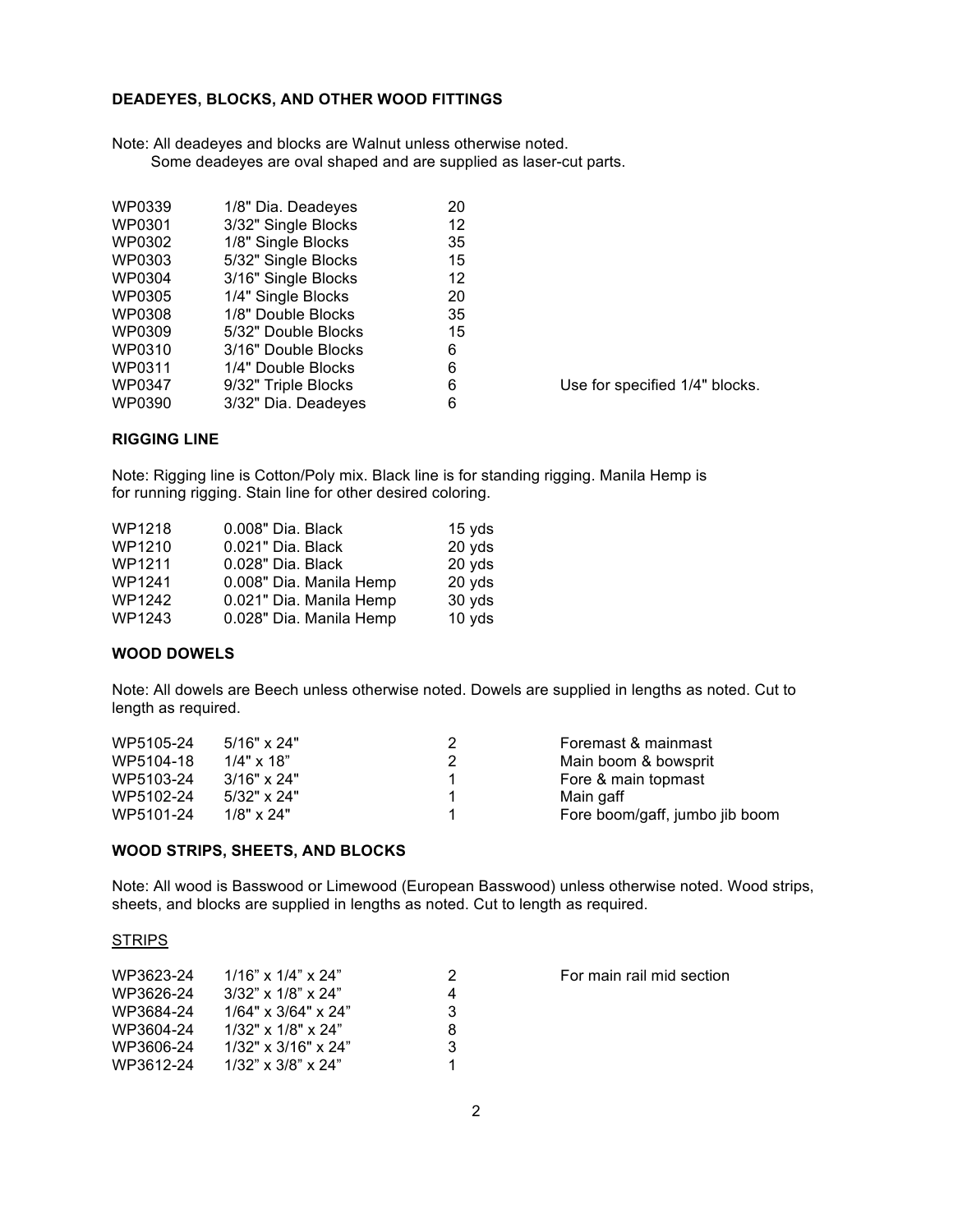| WP3661-24     | $3/64" \times 3/32" \times 24"$ | 4              |             |
|---------------|---------------------------------|----------------|-------------|
| WP3660-24     | $3/64"$ x $1/8"$ x $24"$        | 1              |             |
| WP3613-24     | $3/64" \times 1/4" \times 24"$  | $\overline{2}$ |             |
| WP3652-24     | $3/64" \times 3/8" \times 24"$  | $\overline{2}$ |             |
| WP3679-24     | $3/64"$ x $1/2"$ x $24"$        | 1              |             |
| WP3619-24     | $1/16"$ x 3/32" x 24"           | 50             |             |
| WP3620-24     | $1/16"$ x $1/8"$ x $24"$        | 70             |             |
| WP3622-24     | $1/16" \times 3/16" \times 24"$ | 15             |             |
| WP3624-24     | $1/16"$ x $1/2"$ x $24"$        | 7              |             |
| WP3625-24     | $3/32$ " x $3/32$ " x $24$ "    | 4              |             |
| WP3627-24     | $3/32$ " x $3/8$ " x $24$ "     | $\overline{2}$ |             |
| WP3631-24     | $1/8$ " x $1/8$ " x $24$ "      | 6              |             |
| WP3634-24     | $1/8$ " x $1/4$ " x 24"         | 1              |             |
|               | WP3640-24 3/16" x 3/16" x 24"   | 1              |             |
| WP3643-24     | $1/4$ " x $1/4$ " x $24$ "      | 1              |             |
|               |                                 |                |             |
| <b>BLOCKS</b> |                                 |                |             |
|               |                                 |                |             |
|               | WP3614-24 3/4" x 1" x 3"        |                | Stern block |

## **LASER-CUT WOOD PARTS**

Note: The laser cut oval deadeyes shown on the pattern plan show line holes. However, these could not be laser cut because of burning. Drill the three holes in the laser cut deadeyes.

| <b>WP4620-A</b> | 3/16" Thick Set<br><b>Center Keel</b><br>Sternpost<br>Rudder<br>Deck Beam at Bulkhead "H"                                                                                                                                                                                                                                     | 1 |   | 3 parts<br>1 part<br>1 part<br>1 part                                                                                |
|-----------------|-------------------------------------------------------------------------------------------------------------------------------------------------------------------------------------------------------------------------------------------------------------------------------------------------------------------------------|---|---|----------------------------------------------------------------------------------------------------------------------|
| WP4649-B        | 3/16" Thick Set Plywood<br><b>Bulkheads A-H</b>                                                                                                                                                                                                                                                                               |   |   | 1<br>8 parts                                                                                                         |
| <b>WP4649-C</b> | 3/16" Thick SetPlywood<br><b>Bulkheads I-O</b>                                                                                                                                                                                                                                                                                |   | 1 | 7 parts                                                                                                              |
| WP4629-D        | 1/8" Thick Set<br><b>Buffalo Rail Section</b>                                                                                                                                                                                                                                                                                 | 1 |   | 1 part                                                                                                               |
| WP4610-E        | <u>3/32" Thick Set</u><br><b>Gaff Jaw Halves</b><br>Main Boom Jaw Halves<br>Mast Coats, Saddles Halves<br><b>Fife Rail Knees</b><br>Jumbo Jib Boom Crutch Top<br>Jumbo Jib Boom Crutch Knees<br><b>Mast Cheeks</b><br>Large Oval Deadeyes<br><b>Windlass Bitt and Knees</b><br>Aft Monkey Board Section<br><b>Great Beams</b> | 1 |   | 4 parts<br>2 parts<br>8 parts<br>2 parts<br>1 part<br>2 parts<br>4 parts<br>18 parts<br>4 parts<br>1 part<br>2 parts |